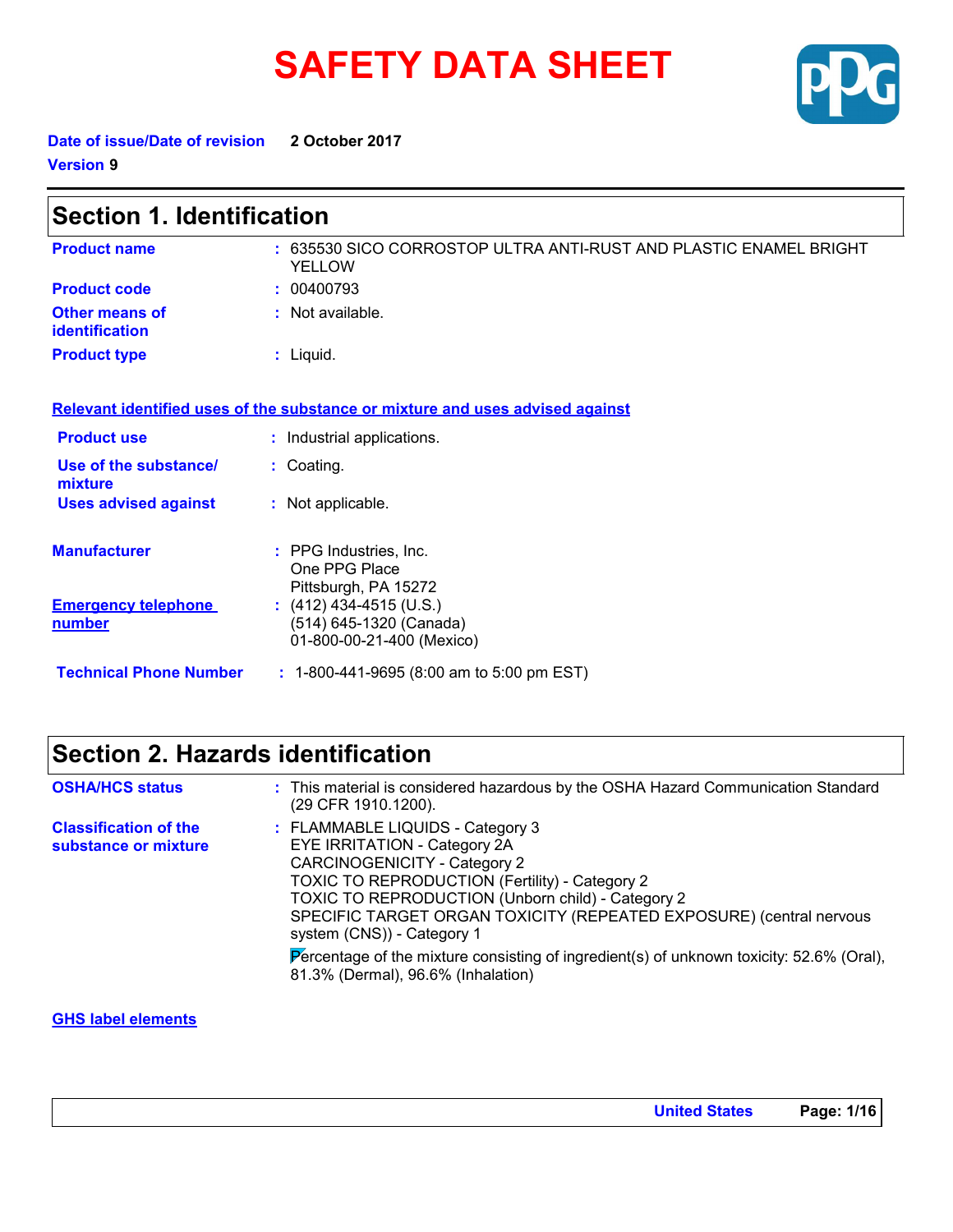**635530 SICO CORROSTOP ULTRA ANTI-RUST AND PLASTIC ENAMEL BRIGHT Product name YELLOW**

# **Section 2. Hazards identification**

| <b>Hazard pictograms</b>                   |                                                                                                                                                                                                                                                                                                                                                                                                                                                                                                                                                                                                                                                                                                                                 |
|--------------------------------------------|---------------------------------------------------------------------------------------------------------------------------------------------------------------------------------------------------------------------------------------------------------------------------------------------------------------------------------------------------------------------------------------------------------------------------------------------------------------------------------------------------------------------------------------------------------------------------------------------------------------------------------------------------------------------------------------------------------------------------------|
| <b>Signal word</b>                         | : Danger                                                                                                                                                                                                                                                                                                                                                                                                                                                                                                                                                                                                                                                                                                                        |
| <b>Hazard statements</b>                   | : Flammable liquid and vapor.<br>Causes serious eye irritation.<br>Suspected of damaging fertility or the unborn child.<br>Suspected of causing cancer.<br>Causes damage to organs through prolonged or repeated exposure. (central nervous<br>system (CNS))                                                                                                                                                                                                                                                                                                                                                                                                                                                                    |
| <b>Precautionary statements</b>            |                                                                                                                                                                                                                                                                                                                                                                                                                                                                                                                                                                                                                                                                                                                                 |
| <b>Prevention</b>                          | : Obtain special instructions before use. Do not handle until all safety precautions have<br>been read and understood. Wear protective gloves. Wear eye or face protection.<br>Wear protective clothing. Keep away from heat, hot surfaces, sparks, open flames and<br>other ignition sources. No smoking. Use explosion-proof electrical, ventilating, lighting<br>and all material-handling equipment. Use only non-sparking tools. Take precautionary<br>measures against static discharge. Keep container tightly closed. Do not breathe vapor.<br>Do not eat, drink or smoke when using this product. Wash hands thoroughly after<br>handling.                                                                             |
| <b>Response</b>                            | : Get medical attention if you feel unwell. IF exposed or concerned: Get medical<br>attention. IF ON SKIN (or hair): Take off immediately all contaminated clothing. Rinse<br>skin with water or shower. IF IN EYES: Rinse cautiously with water for several minutes.<br>Remove contact lenses, if present and easy to do. Continue rinsing. If eye irritation<br>persists: Get medical attention.                                                                                                                                                                                                                                                                                                                              |
| <b>Storage</b>                             | : Store locked up. Store in a well-ventilated place. Keep cool.                                                                                                                                                                                                                                                                                                                                                                                                                                                                                                                                                                                                                                                                 |
| <b>Disposal</b>                            | : Dispose of contents and container in accordance with all local, regional, national and<br>international regulations.                                                                                                                                                                                                                                                                                                                                                                                                                                                                                                                                                                                                          |
| <b>Supplemental label</b><br>elements      | : Sanding and grinding dusts may be harmful if inhaled. Repeated exposure to high vapor<br>concentrations may cause irritation of the respiratory system and permanent brain and<br>nervous system damage. Inhalation of vapor/aerosol concentrations above the<br>recommended exposure limits causes headaches, drowsiness and nausea and may<br>lead to unconsciousness or death. Avoid contact with skin and clothing. Wash<br>thoroughly after handling. Emits toxic fumes when heated. DANGER - RAGS, STEEL<br>WOOL OR WASTE SOAKED WITH THIS PRODUCT MAY SPONTANEOUSLY<br>CATCH FIRE IF IMPROPERLY DISCARDED. IMMEDIATELY AFTER EACH USE,<br>PLACE RAGS, STEEL WOOL OR WASTE IN A SEALED WATER-FILLED METAL<br>CONTAINER. |
| <b>Hazards not otherwise</b><br>classified | : Prolonged or repeated contact may dry skin and cause irritation.                                                                                                                                                                                                                                                                                                                                                                                                                                                                                                                                                                                                                                                              |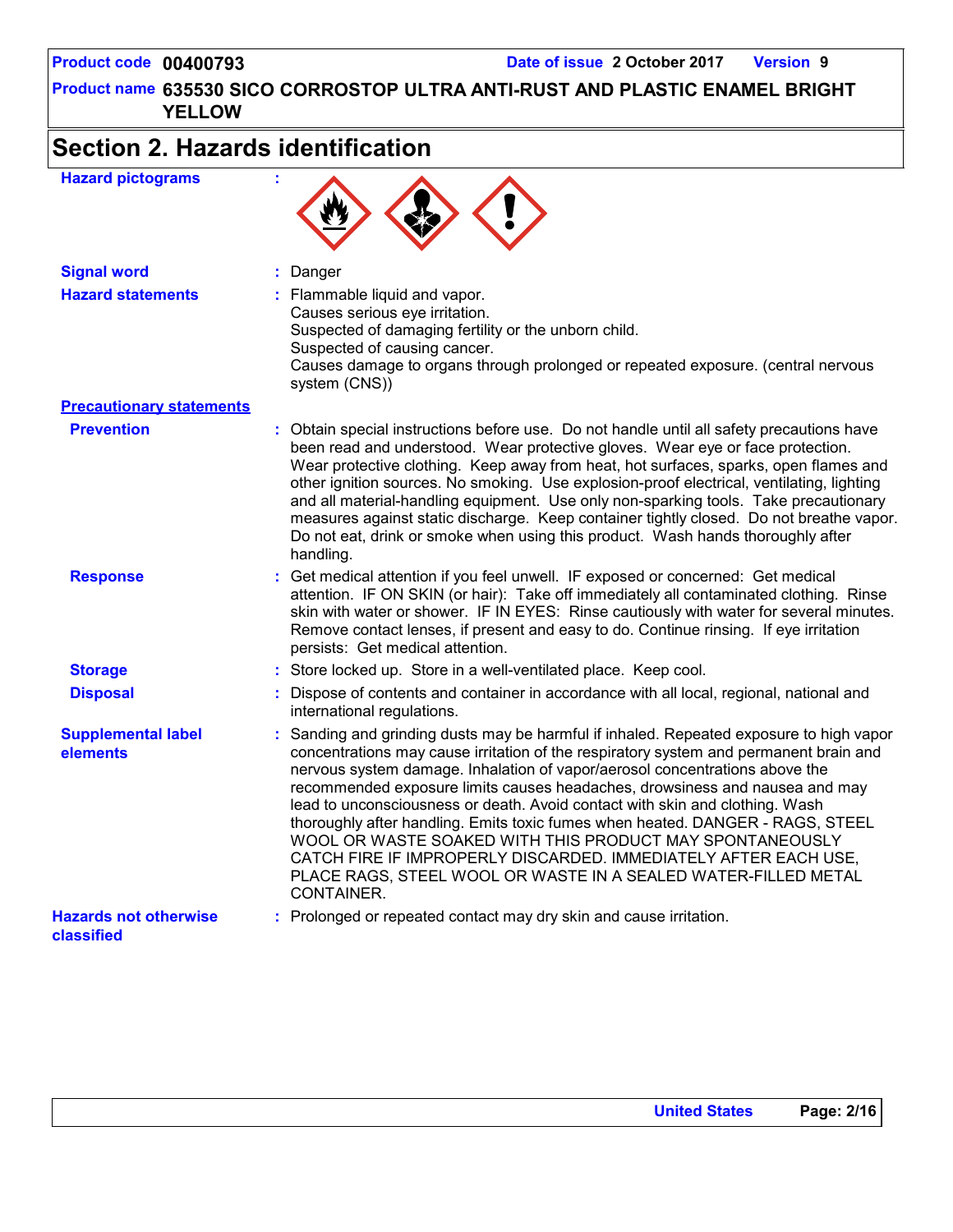#### **635530 SICO CORROSTOP ULTRA ANTI-RUST AND PLASTIC ENAMEL BRIGHT Product name YELLOW**

### **Section 3. Composition/information on ingredients**

- **Substance/mixture :**
- 
- Mixture
- **Product name** 635530 SICO CORROSTOP ULTRA ANTI-RUST AND PLASTIC ENAMEL BRIGHT **: YELLOW**

| <b>Ingredient name</b>                      | $\frac{9}{6}$    | <b>CAS number</b> |
|---------------------------------------------|------------------|-------------------|
| Stoddard solvent                            | 210 - ≤20        | 8052-41-3         |
| Solvent naphtha (petroleum), medium aliph.  | 210 - <20        | 64742-88-7        |
| I titanium dioxide                          | $≥5.0 - ≤10$     | 13463-67-7        |
| Distillates (petroleum), hydrotreated light | $≥5.0 - ≤10$     | 64742-47-8        |
| l diiron trioxide                           | $\geq 1.0 - 5.0$ | 1309-37-1         |
| 2-butanone oxime                            | $ $ < 1.0        | $96 - 29 - 7$     |
| toluene                                     | < 1.0            | 108-88-3          |
| cobalt bis(2-ethylhexanoate)                | $ $ < 1.0        | 136-52-7          |

SUB codes represent substances without registered CAS Numbers.

Any concentration shown as a range is to protect confidentiality or is due to batch variation.

**There are no additional ingredients present which, within the current knowledge of the supplier and in the concentrations applicable, are classified as hazardous to health or the environment and hence require reporting in this section.**

**Occupational exposure limits, if available, are listed in Section 8.**

### **Section 4. First aid measures**

If ingestion, irritation, any type of overexposure or symptoms of overexposure occur during or persists after use of this product, contact a POISON CONTROL CENTER, EMERGENCY ROOM OR PHYSICIAN immediately; have Safety Data Sheet information available. Never give anything by mouth to an unconscious or convulsing person.

#### **Description of necessary first aid measures**

| <b>Eye contact</b>  | : Remove contact lenses, irrigate copiously with clean, fresh water, holding the eyelids<br>apart for at least 10 minutes and seek immediate medical advice.                                           |
|---------------------|--------------------------------------------------------------------------------------------------------------------------------------------------------------------------------------------------------|
| <b>Inhalation</b>   | : Remove to fresh air. Keep person warm and at rest. If not breathing, if breathing is<br>irregular or if respiratory arrest occurs, provide artificial respiration or oxygen by trained<br>personnel. |
| <b>Skin contact</b> | : Remove contaminated clothing and shoes. Wash skin thoroughly with soap and water<br>or use recognized skin cleanser. Do NOT use solvents or thinners.                                                |
| <b>Ingestion</b>    | : If swallowed, seek medical advice immediately and show this container or label. Keep<br>person warm and at rest. Do NOT induce vomiting.                                                             |

#### **Most important symptoms/effects, acute and delayed Potential acute health effects**

| <u>. olontiai avalo noaith onoolo</u> |                                                                 |  |
|---------------------------------------|-----------------------------------------------------------------|--|
| <b>Eye contact</b>                    | : Causes serious eye irritation.                                |  |
| <b>Inhalation</b>                     | : No known significant effects or critical hazards.             |  |
| <b>Skin contact</b>                   | : Defatting to the skin. May cause skin dryness and irritation. |  |
| <b>Ingestion</b>                      | : No known significant effects or critical hazards.             |  |
| Over-exposure signs/symptoms          |                                                                 |  |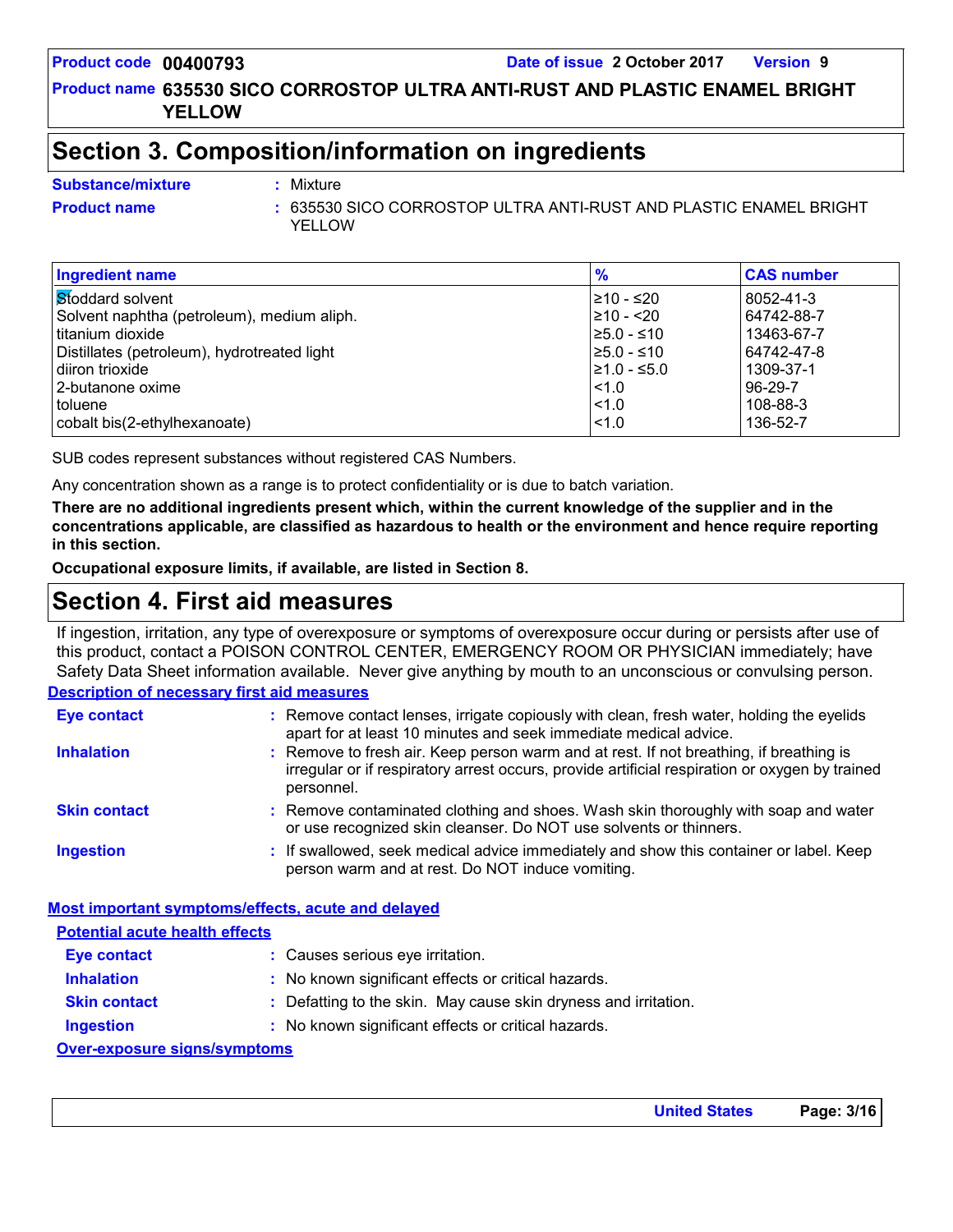### **Section 4. First aid measures**

| <b>Eye contact</b>  | : Adverse symptoms may include the following:<br>pain or irritation<br>watering<br>redness                                                                       |
|---------------------|------------------------------------------------------------------------------------------------------------------------------------------------------------------|
| <b>Inhalation</b>   | : Adverse symptoms may include the following:<br>reduced fetal weight<br>increase in fetal deaths<br>skeletal malformations                                      |
| <b>Skin contact</b> | : Adverse symptoms may include the following:<br>irritation<br>dryness<br>cracking<br>reduced fetal weight<br>increase in fetal deaths<br>skeletal malformations |
| <b>Ingestion</b>    | : Adverse symptoms may include the following:<br>reduced fetal weight<br>increase in fetal deaths<br>skeletal malformations                                      |

#### **Notes to physician <b>:** In case of inhalation of decomposition products in a fire, symptoms may be delayed. **Indication of immediate medical attention and special treatment needed, if necessary**

|                                   | The exposed person may need to be kept under medical surveillance for 48 hours.                                                                                               |  |
|-----------------------------------|-------------------------------------------------------------------------------------------------------------------------------------------------------------------------------|--|
| <b>Specific treatments</b>        | : No specific treatment.                                                                                                                                                      |  |
| <b>Protection of first-aiders</b> | : No action shall be taken involving any personal risk or without suitable training. It may<br>be dangerous to the person providing aid to give mouth-to-mouth resuscitation. |  |

#### **See toxicological information (Section 11)**

### **Section 5. Fire-fighting measures**

| <b>Extinguishing media</b><br><b>Suitable extinguishing</b> | : Use dry chemical, $CO2$ , water spray (fog) or foam.                                                                                                                                                                                                                                                                                                                                                                                                                                                                                                           |
|-------------------------------------------------------------|------------------------------------------------------------------------------------------------------------------------------------------------------------------------------------------------------------------------------------------------------------------------------------------------------------------------------------------------------------------------------------------------------------------------------------------------------------------------------------------------------------------------------------------------------------------|
| media<br><b>Unsuitable extinguishing</b>                    | : Do not use water jet.                                                                                                                                                                                                                                                                                                                                                                                                                                                                                                                                          |
| media                                                       |                                                                                                                                                                                                                                                                                                                                                                                                                                                                                                                                                                  |
| <b>Specific hazards arising</b><br>from the chemical        | : Flammable liquid and vapor. In a fire or if heated, a pressure increase will occur and<br>the container may burst, with the risk of a subsequent explosion. Vapors may<br>accumulate in low or confined areas or travel a considerable distance to a source of<br>ignition and flash back. Runoff to sewer may create fire or explosion hazard. This<br>material is harmful to aquatic life with long lasting effects. Fire water contaminated with<br>this material must be contained and prevented from being discharged to any waterway,<br>sewer or drain. |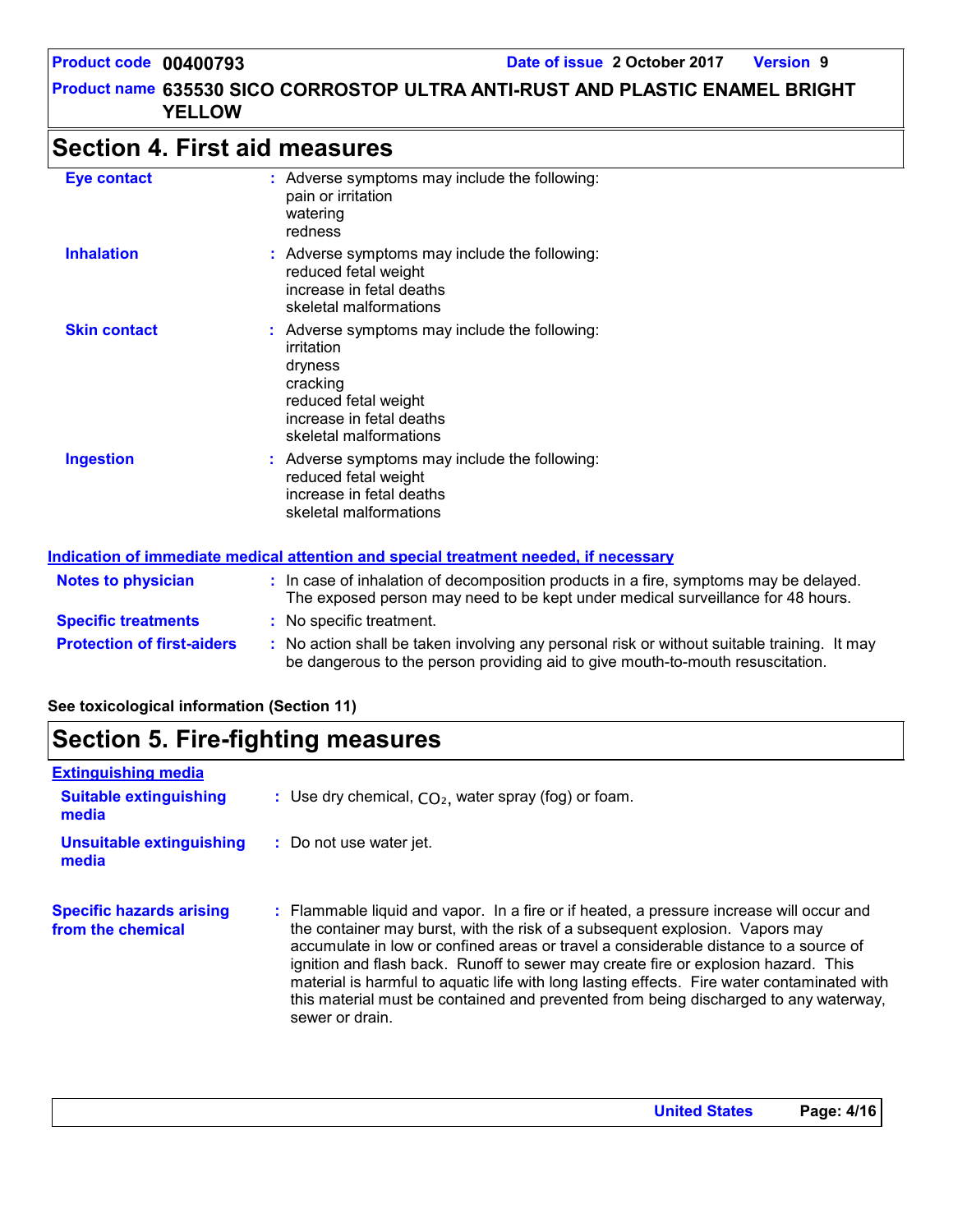**635530 SICO CORROSTOP ULTRA ANTI-RUST AND PLASTIC ENAMEL BRIGHT Product name YELLOW**

### **Section 5. Fire-fighting measures**

| <b>Hazardous thermal</b><br>decomposition products       | : Decomposition products may include the following materials:<br>carbon oxides<br>nitrogen oxides<br>halogenated compounds<br>metal oxide/oxides                                                                                                                                                                              |  |
|----------------------------------------------------------|-------------------------------------------------------------------------------------------------------------------------------------------------------------------------------------------------------------------------------------------------------------------------------------------------------------------------------|--|
| <b>Special protective actions</b><br>for fire-fighters   | : Promptly isolate the scene by removing all persons from the vicinity of the incident if<br>there is a fire. No action shall be taken involving any personal risk or without suitable<br>training. Move containers from fire area if this can be done without risk. Use water<br>spray to keep fire-exposed containers cool. |  |
| <b>Special protective</b><br>equipment for fire-fighters | Fire-fighters should wear appropriate protective equipment and self-contained breathing<br>÷.<br>apparatus (SCBA) with a full face-piece operated in positive pressure mode.                                                                                                                                                  |  |

### **Section 6. Accidental release measures**

**Personal precautions, protective equipment and emergency procedures**

| For non-emergency<br>personnel   |     | : No action shall be taken involving any personal risk or without suitable training.<br>Evacuate surrounding areas. Keep unnecessary and unprotected personnel from<br>entering. Do not touch or walk through spilled material. Shut off all ignition sources.<br>No flares, smoking or flames in hazard area. Avoid breathing vapor or mist. Provide<br>adequate ventilation. Wear appropriate respirator when ventilation is inadequate. Put<br>on appropriate personal protective equipment. |  |
|----------------------------------|-----|-------------------------------------------------------------------------------------------------------------------------------------------------------------------------------------------------------------------------------------------------------------------------------------------------------------------------------------------------------------------------------------------------------------------------------------------------------------------------------------------------|--|
| For emergency responders         | -11 | If specialized clothing is required to deal with the spillage, take note of any information in<br>Section 8 on suitable and unsuitable materials. See also the information in "For non-<br>emergency personnel".                                                                                                                                                                                                                                                                                |  |
| <b>Environmental precautions</b> |     | : Avoid dispersal of spilled material and runoff and contact with soil, waterways, drains<br>and sewers. Inform the relevant authorities if the product has caused environmental                                                                                                                                                                                                                                                                                                                |  |

pollution (sewers, waterways, soil or air).

#### **Methods and materials for containment and cleaning up**

| <b>Small spill</b> | : Stop leak if without risk. Move containers from spill area. Use spark-proof tools and<br>explosion-proof equipment. Dilute with water and mop up if water-soluble. Alternatively,<br>or if water-insoluble, absorb with an inert dry material and place in an appropriate waste<br>disposal container. Dispose of via a licensed waste disposal contractor.                                                                                                                                                                                                                                                                                                                                                                                                        |
|--------------------|----------------------------------------------------------------------------------------------------------------------------------------------------------------------------------------------------------------------------------------------------------------------------------------------------------------------------------------------------------------------------------------------------------------------------------------------------------------------------------------------------------------------------------------------------------------------------------------------------------------------------------------------------------------------------------------------------------------------------------------------------------------------|
| <b>Large spill</b> | : Stop leak if without risk. Move containers from spill area. Use spark-proof tools and<br>explosion-proof equipment. Approach release from upwind. Prevent entry into sewers,<br>water courses, basements or confined areas. Wash spillages into an effluent treatment<br>plant or proceed as follows. Contain and collect spillage with non-combustible,<br>absorbent material e.g. sand, earth, vermiculite or diatomaceous earth and place in<br>container for disposal according to local regulations (see Section 13). Dispose of via a<br>licensed waste disposal contractor. Contaminated absorbent material may pose the<br>same hazard as the spilled product. Note: see Section 1 for emergency contact<br>information and Section 13 for waste disposal. |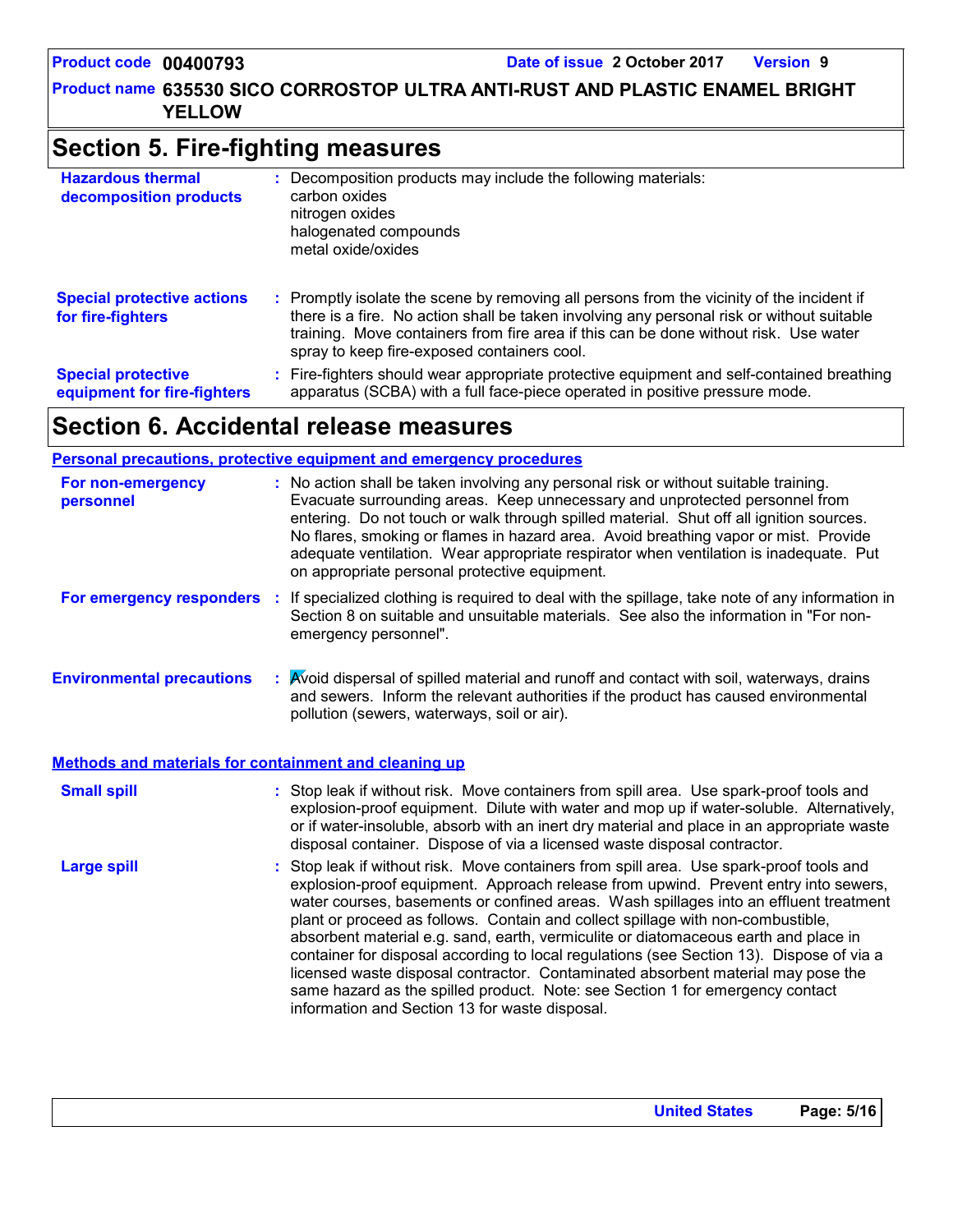**635530 SICO CORROSTOP ULTRA ANTI-RUST AND PLASTIC ENAMEL BRIGHT Product name YELLOW**

### **Section 7. Handling and storage**

| <b>Precautions for safe handling</b> |            |  |
|--------------------------------------|------------|--|
| <b>Dealer Hitch management</b>       | $\sqrt{N}$ |  |

| <b>Protective measures</b>                                                       | <b>Put on appropriate personal protective equipment (see Section 8). Avoid exposure -</b><br>obtain special instructions before use. Avoid exposure during pregnancy. Do not<br>handle until all safety precautions have been read and understood. Do not get in eyes<br>or on skin or clothing. Do not breathe vapor or mist. Do not ingest. Use only with<br>adequate ventilation. Wear appropriate respirator when ventilation is inadequate. Do<br>not enter storage areas and confined spaces unless adequately ventilated. Keep in the<br>original container or an approved alternative made from a compatible material, kept<br>tightly closed when not in use. Store and use away from heat, sparks, open flame or<br>any other ignition source. Use explosion-proof electrical (ventilating, lighting and<br>material handling) equipment. Use only non-sparking tools. Take precautionary<br>measures against electrostatic discharges. Empty containers retain product residue<br>and can be hazardous. Do not reuse container. |
|----------------------------------------------------------------------------------|--------------------------------------------------------------------------------------------------------------------------------------------------------------------------------------------------------------------------------------------------------------------------------------------------------------------------------------------------------------------------------------------------------------------------------------------------------------------------------------------------------------------------------------------------------------------------------------------------------------------------------------------------------------------------------------------------------------------------------------------------------------------------------------------------------------------------------------------------------------------------------------------------------------------------------------------------------------------------------------------------------------------------------------------|
| <b>Special precautions</b>                                                       | : Ingestion of product or cured coating may be harmful. Vapors may accumulate in low or<br>confined areas or travel a considerable distance to a source of ignition and flash back.<br>Vapors are heavier than air and may spread along floors. Materials such as cleaning<br>rags, paper wipes and protective clothing, which are contaminated with the product may<br>spontaneously self-ignite some hours later. To avoid the risks of fires, all contaminated<br>materials should be stored in purpose-built containers or in metal containers with tight-<br>fitting, self-closing lids. Contaminated materials should be removed from the workplace<br>at the end of each working day and be stored outside. If this material is part of a<br>multiple component system, read the Safety Data Sheet(s) for the other component or<br>components before blending as the resulting mixture may have the hazards of all of its<br>parts.                                                                                                |
| <b>Advice on general</b><br>occupational hygiene                                 | : Eating, drinking and smoking should be prohibited in areas where this material is<br>handled, stored and processed. Workers should wash hands and face before eating,<br>drinking and smoking. Remove contaminated clothing and protective equipment before<br>entering eating areas. See also Section 8 for additional information on hygiene<br>measures.                                                                                                                                                                                                                                                                                                                                                                                                                                                                                                                                                                                                                                                                              |
| <b>Conditions for safe storage,</b><br>including any<br><b>incompatibilities</b> | Do not store above the following temperature: 50°C (122°F). Store in accordance with<br>local regulations. Store in a segregated and approved area. Store in original container<br>protected from direct sunlight in a dry, cool and well-ventilated area, away from<br>incompatible materials (see Section 10) and food and drink. Eliminate all ignition<br>sources. Separate from oxidizing materials. Keep container tightly closed and sealed<br>until ready for use. Containers that have been opened must be carefully resealed and<br>kept upright to prevent leakage. Do not store in unlabeled containers. Use appropriate<br>containment to avoid environmental contamination.                                                                                                                                                                                                                                                                                                                                                  |

### **Section 8. Exposure controls/personal protection**

**Control parameters Occupational exposure limits**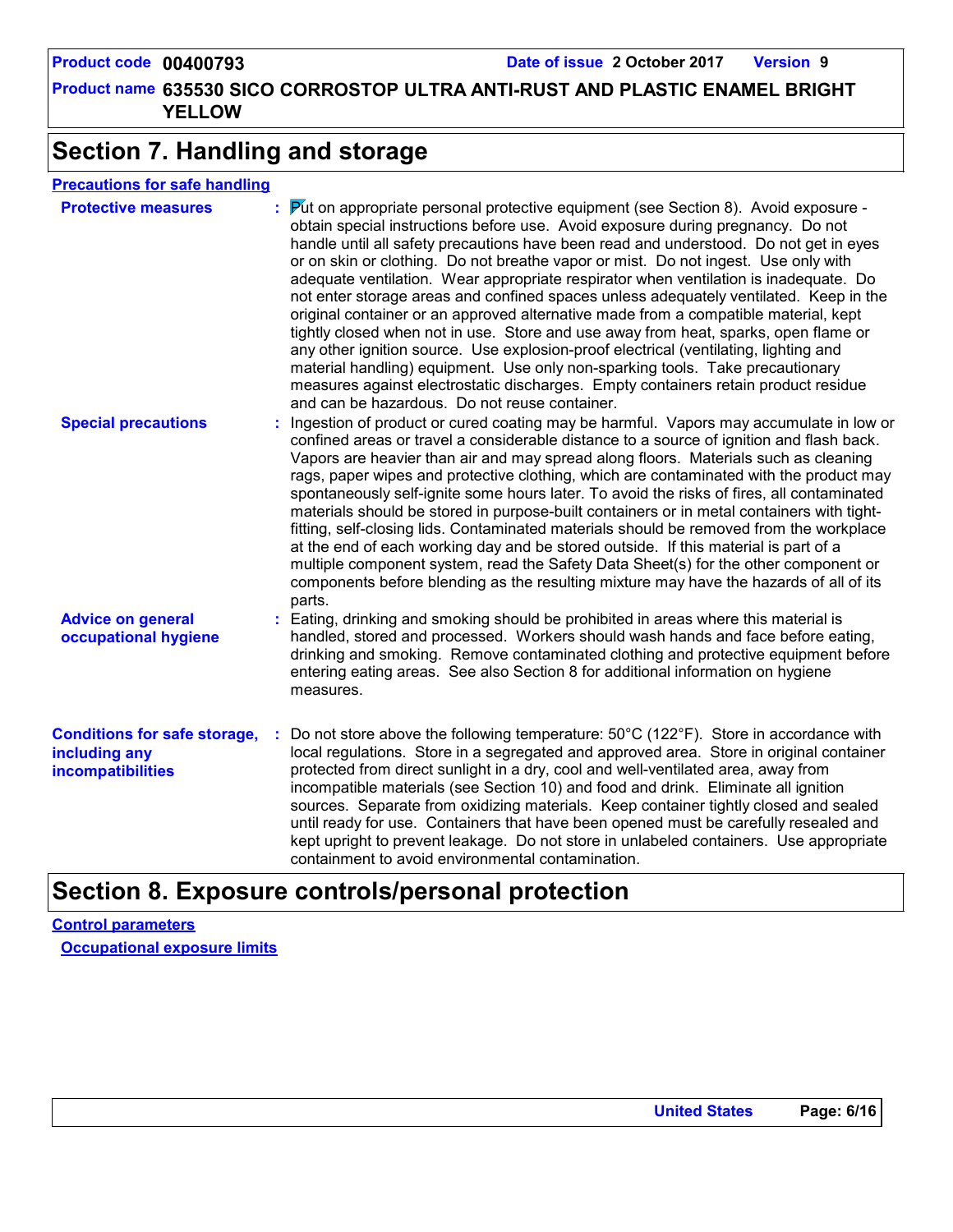### **Section 8. Exposure controls/personal protection**

| Stoddard solvent                            | <b>ACGIH TLV (United States, 3/2017).</b>           |
|---------------------------------------------|-----------------------------------------------------|
|                                             |                                                     |
|                                             | TWA: 525 mg/m <sup>3</sup> 8 hours.                 |
|                                             | TWA: 100 ppm 8 hours.                               |
|                                             | OSHA PEL (United States, 6/2016).                   |
|                                             | TWA: 2900 mg/m <sup>3</sup> 8 hours.                |
|                                             | TWA: 500 ppm 8 hours.                               |
| Solvent naphtha (petroleum), medium aliph.  | <b>ACGIH TLV (United States).</b>                   |
|                                             | TWA: 400 ppm                                        |
|                                             | OSHA PEL (United States, 6/2016).                   |
|                                             | TWA: 100 ppm 8 hours.                               |
|                                             | TWA: 400 mg/m <sup>3</sup> 8 hours.                 |
| titanium dioxide                            | OSHA PEL (United States, 6/2016).                   |
|                                             | TWA: 15 mg/m <sup>3</sup> 8 hours. Form: Total dust |
|                                             | <b>ACGIH TLV (United States, 3/2017).</b>           |
|                                             | TWA: 10 mg/m <sup>3</sup> 8 hours.                  |
| Distillates (petroleum), hydrotreated light | <b>ACGIH TLV (United States, 3/2017).</b>           |
|                                             | Absorbed through skin.                              |
|                                             | TWA: 200 mg/m <sup>3</sup> , (as total hydrocarbon  |
|                                             | vapor) 8 hours.                                     |
| diiron trioxide                             | <b>ACGIH TLV (United States, 3/2017).</b>           |
|                                             | TWA: 5 mg/m <sup>3</sup> 8 hours. Form: Respirable  |
|                                             | fraction                                            |
|                                             | OSHA PEL (United States, 6/2016).                   |
|                                             | TWA: 10 mg/m <sup>3</sup> 8 hours.                  |
| 2-butanone oxime                            | <b>IPEL (PPG).</b>                                  |
|                                             | TWA: 3 ppm                                          |
|                                             | STEL: 9 ppm                                         |
| toluene                                     | OSHA PEL Z2 (United States, 2/2013).                |
|                                             | AMP: 500 ppm 10 minutes.                            |
|                                             | CEIL: 300 ppm                                       |
|                                             | TWA: 200 ppm 8 hours.                               |
|                                             | <b>ACGIH TLV (United States, 3/2017).</b>           |
|                                             | TWA: 20 ppm 8 hours.                                |
| cobalt bis(2-ethylhexanoate)                | <b>ACGIH TLV (United States, 3/2017).</b>           |
|                                             | TWA: 0.02 mg/m <sup>3</sup> , (as Co) 8 hours.      |

| A           | $=$ Acceptable Maximum Peak                                          |             | = Potential skin absorption        |
|-------------|----------------------------------------------------------------------|-------------|------------------------------------|
| ACGIH       | = American Conference of Governmental Industrial Hygienists.         | SR.         | = Respiratory sensitization        |
| C           | $=$ Ceiling Limit                                                    | SS          | $=$ Skin sensitization             |
|             | $=$ Fume                                                             | <b>STEL</b> | = Short term Exposure limit values |
| <b>IPEL</b> | = Internal Permissible Exposure Limit                                | TD          | $=$ Total dust                     |
| <b>OSHA</b> | = Occupational Safety and Health Administration.                     | TLV         | = Threshold Limit Value            |
| R           | $=$ Respirable                                                       | TWA         | = Time Weighted Average            |
|             | $=$ OSHA 29 CFR 1910.1200 Subpart Z - Toxic and Hazardous Substances |             |                                    |

**Consult local authorities for acceptable exposure limits.**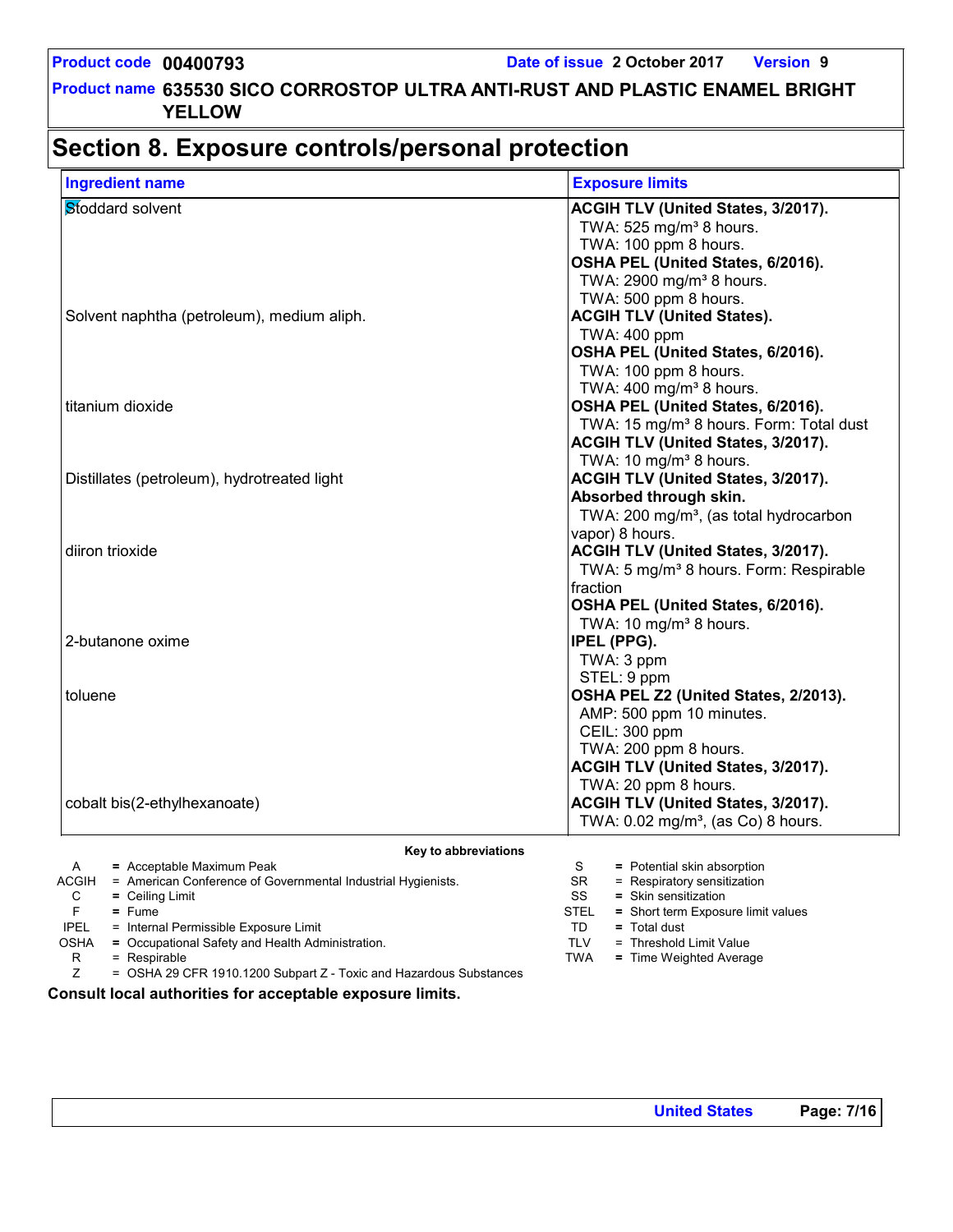**635530 SICO CORROSTOP ULTRA ANTI-RUST AND PLASTIC ENAMEL BRIGHT Product name YELLOW**

### **Section 8. Exposure controls/personal protection**

| <b>Recommended monitoring</b><br>procedures          | : If this product contains ingredients with exposure limits, personal, workplace<br>atmosphere or biological monitoring may be required to determine the effectiveness of<br>the ventilation or other control measures and/or the necessity to use respiratory<br>protective equipment. Reference should be made to appropriate monitoring standards.<br>Reference to national guidance documents for methods for the determination of<br>hazardous substances will also be required.                                                                                                                                  |
|------------------------------------------------------|------------------------------------------------------------------------------------------------------------------------------------------------------------------------------------------------------------------------------------------------------------------------------------------------------------------------------------------------------------------------------------------------------------------------------------------------------------------------------------------------------------------------------------------------------------------------------------------------------------------------|
| <b>Appropriate engineering</b><br>controls           | : Use only with adequate ventilation. Use process enclosures, local exhaust ventilation or<br>other engineering controls to keep worker exposure to airborne contaminants below any<br>recommended or statutory limits. The engineering controls also need to keep gas,<br>vapor or dust concentrations below any lower explosive limits. Use explosion-proof<br>ventilation equipment.                                                                                                                                                                                                                                |
| <b>Environmental exposure</b><br>controls            | Emissions from ventilation or work process equipment should be checked to ensure<br>they comply with the requirements of environmental protection legislation. In some<br>cases, fume scrubbers, filters or engineering modifications to the process equipment<br>will be necessary to reduce emissions to acceptable levels.                                                                                                                                                                                                                                                                                          |
| <b>Individual protection measures</b>                |                                                                                                                                                                                                                                                                                                                                                                                                                                                                                                                                                                                                                        |
| <b>Hygiene measures</b>                              | : Wash hands, forearms and face thoroughly after handling chemical products, before<br>eating, smoking and using the lavatory and at the end of the working period.<br>Appropriate techniques should be used to remove potentially contaminated clothing.<br>Wash contaminated clothing before reusing. Ensure that eyewash stations and safety<br>showers are close to the workstation location.                                                                                                                                                                                                                      |
| <b>Eye/face protection</b><br><b>Skin protection</b> | : Chemical splash goggles.                                                                                                                                                                                                                                                                                                                                                                                                                                                                                                                                                                                             |
| <b>Hand protection</b>                               | : Chemical-resistant, impervious gloves complying with an approved standard should be<br>worn at all times when handling chemical products if a risk assessment indicates this is<br>necessary. Considering the parameters specified by the glove manufacturer, check<br>during use that the gloves are still retaining their protective properties. It should be<br>noted that the time to breakthrough for any glove material may be different for different<br>glove manufacturers. In the case of mixtures, consisting of several substances, the<br>protection time of the gloves cannot be accurately estimated. |
| <b>Gloves</b>                                        | : For prolonged or repeated handling, use the following type of gloves:                                                                                                                                                                                                                                                                                                                                                                                                                                                                                                                                                |
|                                                      | Recommended: nitrile rubber                                                                                                                                                                                                                                                                                                                                                                                                                                                                                                                                                                                            |
| <b>Body protection</b>                               | : Personal protective equipment for the body should be selected based on the task being<br>performed and the risks involved and should be approved by a specialist before<br>handling this product. When there is a risk of ignition from static electricity, wear anti-<br>static protective clothing. For the greatest protection from static discharges, clothing<br>should include anti-static overalls, boots and gloves.                                                                                                                                                                                         |
| <b>Other skin protection</b>                         | : Appropriate footwear and any additional skin protection measures should be selected<br>based on the task being performed and the risks involved and should be approved by a<br>specialist before handling this product.                                                                                                                                                                                                                                                                                                                                                                                              |
| <b>Respiratory protection</b>                        | Respirator selection must be based on known or anticipated exposure levels, the<br>hazards of the product and the safe working limits of the selected respirator. If workers<br>are exposed to concentrations above the exposure limit, they must use appropriate,<br>certified respirators. Use a properly fitted, air-purifying or air-fed respirator complying<br>with an approved standard if a risk assessment indicates this is necessary.                                                                                                                                                                       |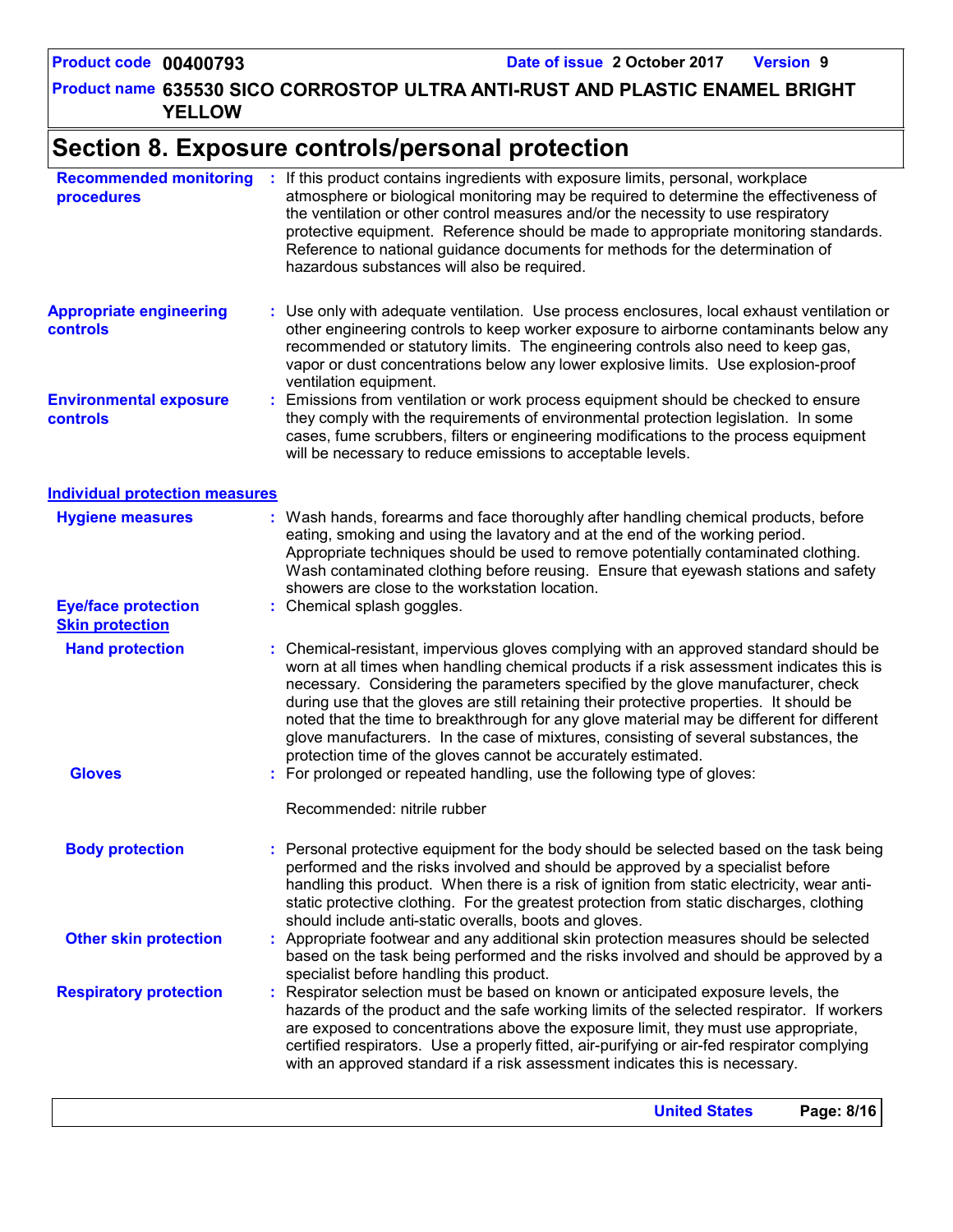### **Section 9. Physical and chemical properties**

| <b>Appearance</b>                                 |    |                                                              |
|---------------------------------------------------|----|--------------------------------------------------------------|
| <b>Physical state</b>                             |    | $:$ Liquid.                                                  |
| <b>Color</b>                                      | ÷. | Yellow.                                                      |
| <b>Odor</b>                                       |    | Hydrocarbon.                                                 |
| <b>Odor threshold</b>                             |    | Not available.                                               |
| pH                                                |    | Not available.                                               |
| <b>Melting point</b>                              |    | Not available.                                               |
| <b>Boiling point</b>                              |    | 155°C (311°F)                                                |
| <b>Flash point</b>                                |    | Closed cup: 42°C (107.6°F)                                   |
| <b>Material supports</b><br>combustion.           |    | : Yes.                                                       |
| <b>Auto-ignition temperature</b>                  |    | : Not available.                                             |
| <b>Decomposition temperature</b>                  |    | : Not available.                                             |
| <b>Flammability (solid, gas)</b>                  |    | : Not available.                                             |
| Lower and upper explosive<br>(flammable) limits   |    | $:$ Lower: $0.61\%$<br>Upper: 6.57%                          |
| <b>Evaporation rate</b>                           |    | $: 0.15$ (butyl acetate = 1)                                 |
| <b>Vapor pressure</b>                             |    | : 3.3 kPa (25 mm Hg) [room temperature]                      |
| <b>Vapor density</b>                              |    | Not available.                                               |
| <b>Relative density</b>                           |    | 1.02                                                         |
| Density (Ibs / gal)                               |    | : 8.51                                                       |
| <b>Solubility</b>                                 |    | Insoluble in the following materials: cold water.            |
| <b>Partition coefficient: n-</b><br>octanol/water |    | : Not available.                                             |
| <b>Viscosity</b>                                  |    | Kinematic (40°C (104°F)): >0.21 cm <sup>2</sup> /s (>21 cSt) |
| <b>Volatility</b>                                 |    | 51% (v/v), 38.574% (w/w)                                     |
| % Solid. (w/w)                                    |    | 61.426                                                       |

## **Section 10. Stability and reactivity**

|                                              | <b>United States</b><br>Page: 9/16                                                                                                            |
|----------------------------------------------|-----------------------------------------------------------------------------------------------------------------------------------------------|
| <b>Incompatible materials</b>                | : Keep away from the following materials to prevent strong exothermic reactions:<br>oxidizing agents, strong alkalis, strong acids.           |
| <b>Conditions to avoid</b>                   | : When exposed to high temperatures may produce hazardous decomposition products.<br>Refer to protective measures listed in sections 7 and 8. |
| <b>Possibility of hazardous</b><br>reactions | : Under normal conditions of storage and use, hazardous reactions will not occur.                                                             |
| <b>Chemical stability</b>                    | : The product is stable.                                                                                                                      |
| <b>Reactivity</b>                            | : No specific test data related to reactivity available for this product or its ingredients.                                                  |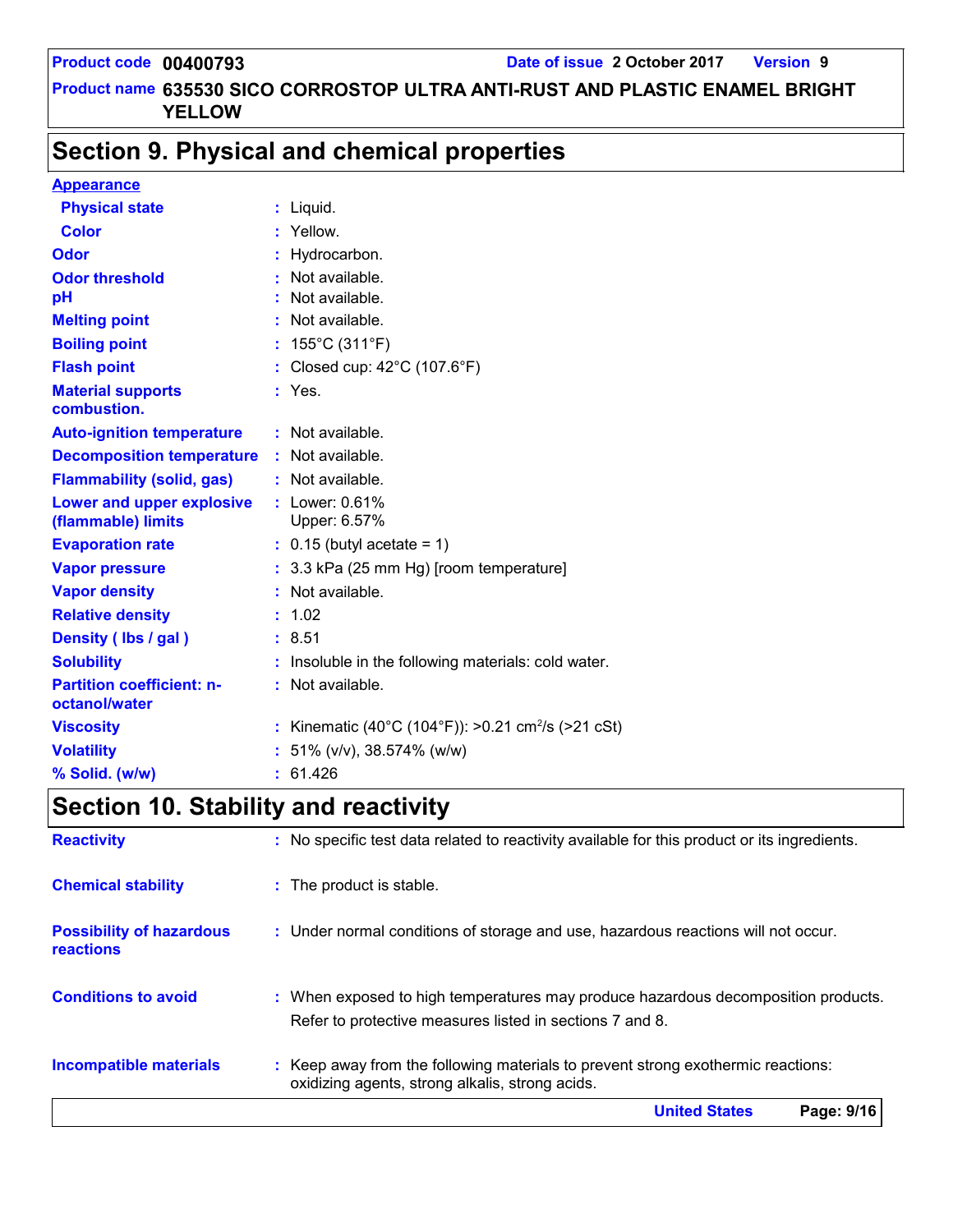**635530 SICO CORROSTOP ULTRA ANTI-RUST AND PLASTIC ENAMEL BRIGHT Product name YELLOW**

### **Section 10. Stability and reactivity**

**Hazardous decomposition products :** Decomposition products may include the following materials: carbon monoxide, carbon dioxide, smoke, oxides of nitrogen.

### **Section 11. Toxicological information**

#### **Information on toxicological effects**

#### **Acute toxicity**

| <b>Product/ingredient name</b>                                                                     | <b>Result</b>                                                                                                               |                    |            | <b>Species</b>                                             | <b>Dose</b>                                                                                                      | <b>Exposure</b> |
|----------------------------------------------------------------------------------------------------|-----------------------------------------------------------------------------------------------------------------------------|--------------------|------------|------------------------------------------------------------|------------------------------------------------------------------------------------------------------------------|-----------------|
| Stoddard solvent<br>Solvent naphtha (petroleum),<br>medium aliph.                                  | LD50 Oral<br>LD50 Dermal                                                                                                    |                    |            | Rat<br>Rabbit                                              | $>5$ g/kg<br>>3000 mg/kg                                                                                         |                 |
| titanium dioxide<br>diiron trioxide<br>2-butanone oxime<br>toluene<br>cobalt bis(2-ethylhexanoate) | LD50 Oral<br>LD50 Oral<br>LD50 Oral<br>LD50 Oral<br><b>LC50 Inhalation Vapor</b><br>LD50 Dermal<br>LD50 Oral<br>LD50 Dermal |                    |            | Rat<br>Rat<br>Rat<br>Rat<br>Rat<br>Rabbit<br>Rat<br>Rabbit | >5000 mg/kg<br>$>11$ g/kg<br>$10$ g/kg<br>930 mg/kg<br>49 g/m <sup>3</sup><br>8.39 g/kg<br>5580 mg/kg<br>>5 g/kg | 4 hours         |
|                                                                                                    | LD50 Oral                                                                                                                   |                    |            | Rat                                                        | 1.22 g/kg                                                                                                        |                 |
| <b>Conclusion/Summary</b>                                                                          |                                                                                                                             |                    |            | : There are no data available on the mixture itself.       |                                                                                                                  |                 |
| <b>Irritation/Corrosion</b>                                                                        |                                                                                                                             |                    |            |                                                            |                                                                                                                  |                 |
| <b>Conclusion/Summary</b>                                                                          |                                                                                                                             |                    |            |                                                            |                                                                                                                  |                 |
| <b>Skin</b>                                                                                        |                                                                                                                             |                    |            | : There are no data available on the mixture itself.       |                                                                                                                  |                 |
| <b>Eyes</b>                                                                                        |                                                                                                                             |                    |            | There are no data available on the mixture itself.         |                                                                                                                  |                 |
| <b>Respiratory</b>                                                                                 |                                                                                                                             |                    |            | There are no data available on the mixture itself.         |                                                                                                                  |                 |
| <b>Sensitization</b>                                                                               |                                                                                                                             |                    |            |                                                            |                                                                                                                  |                 |
| <b>Conclusion/Summary</b>                                                                          |                                                                                                                             |                    |            |                                                            |                                                                                                                  |                 |
| <b>Skin</b>                                                                                        |                                                                                                                             |                    |            | $:$ There are no data available on the mixture itself.     |                                                                                                                  |                 |
| <b>Respiratory</b>                                                                                 |                                                                                                                             |                    |            | : There are no data available on the mixture itself.       |                                                                                                                  |                 |
| <b>Mutagenicity</b>                                                                                |                                                                                                                             |                    |            |                                                            |                                                                                                                  |                 |
| <b>Conclusion/Summary</b>                                                                          | : There are no data available on the mixture itself.                                                                        |                    |            |                                                            |                                                                                                                  |                 |
| <b>Carcinogenicity</b>                                                                             |                                                                                                                             |                    |            |                                                            |                                                                                                                  |                 |
| <b>Conclusion/Summary</b>                                                                          |                                                                                                                             |                    |            | $:$ There are no data available on the mixture itself.     |                                                                                                                  |                 |
| <b>Classification</b>                                                                              |                                                                                                                             |                    |            |                                                            |                                                                                                                  |                 |
| <b>Product/ingredient name</b>                                                                     | <b>OSHA</b>                                                                                                                 | <b>IARC</b>        | <b>NTP</b> |                                                            |                                                                                                                  |                 |
| titanium dioxide<br>diiron trioxide<br>toluene<br>cobalt bis(2-ethylhexanoate)                     | $\overline{\phantom{a}}$                                                                                                    | 2B<br>3<br>3<br>2B |            |                                                            |                                                                                                                  |                 |

**Carcinogen Classification code:**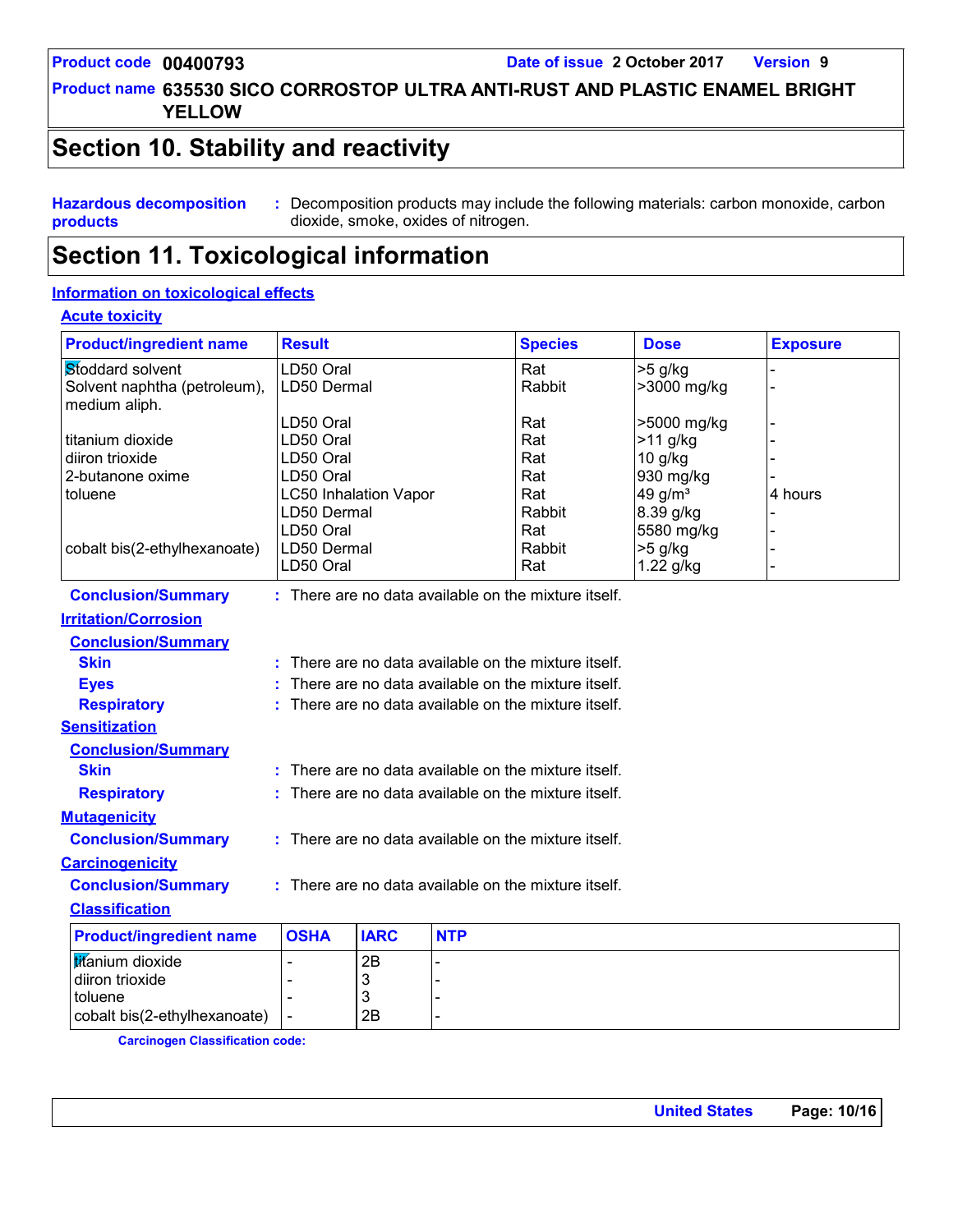### **Section 11. Toxicological information**

#### **IARC: 1, 2A, 2B, 3, 4**

**NTP: Known to be a human carcinogen; Reasonably anticipated to be a human carcinogen OSHA: + Not listed/not regulated: -**

#### **Reproductive toxicity**

**Conclusion/Summary :** There are no data available on the mixture itself.

#### **Teratogenicity**

| <b>Conclusion/Summary</b> | There are no data available on the mixture itself. |
|---------------------------|----------------------------------------------------|
|---------------------------|----------------------------------------------------|

**Specific target organ toxicity (single exposure)**

| <b>Name</b>                                | <b>Category</b> |
|--------------------------------------------|-----------------|
| Solvent naphtha (petroleum), medium aliph. | Category 3      |
| toluene                                    | Category 3      |

#### **Specific target organ toxicity (repeated exposure)**

| <b>Name</b>                                | <b>Category</b>       |
|--------------------------------------------|-----------------------|
| Stoddard solvent                           | Category 1            |
| Solvent naphtha (petroleum), medium aliph. | Category <sup>1</sup> |
| <i>I</i> toluene                           | Category 2            |

**Target organs :** Contains material which causes damage to the following organs: brain, skin. Contains material which may cause damage to the following organs: kidneys, lungs, liver, upper respiratory tract, central nervous system (CNS), eye, lens or cornea, testes.

#### **Aspiration hazard**

| <b>Name</b>                                 | <b>Result</b>                         |
|---------------------------------------------|---------------------------------------|
| Stoddard solvent                            | <b>ASPIRATION HAZARD - Category 1</b> |
| Solvent naphtha (petroleum), medium aliph.  | <b>ASPIRATION HAZARD - Category 1</b> |
| Distillates (petroleum), hydrotreated light | <b>ASPIRATION HAZARD - Category 1</b> |
| I toluene                                   | <b>ASPIRATION HAZARD - Category 1</b> |

#### **Information on the likely routes of exposure**

#### **Potential acute health effects**

| <b>Eye contact</b>                  | : Causes serious eye irritation.                                                                                            |  |  |  |  |
|-------------------------------------|-----------------------------------------------------------------------------------------------------------------------------|--|--|--|--|
| <b>Inhalation</b>                   | : No known significant effects or critical hazards.                                                                         |  |  |  |  |
| <b>Skin contact</b>                 | : Defatting to the skin. May cause skin dryness and irritation.                                                             |  |  |  |  |
| <b>Ingestion</b>                    | : No known significant effects or critical hazards.                                                                         |  |  |  |  |
| <b>Over-exposure signs/symptoms</b> |                                                                                                                             |  |  |  |  |
| <b>Eye contact</b>                  | : Adverse symptoms may include the following:<br>pain or irritation<br>watering<br>redness                                  |  |  |  |  |
| <b>Inhalation</b>                   | : Adverse symptoms may include the following:<br>reduced fetal weight<br>increase in fetal deaths<br>skeletal malformations |  |  |  |  |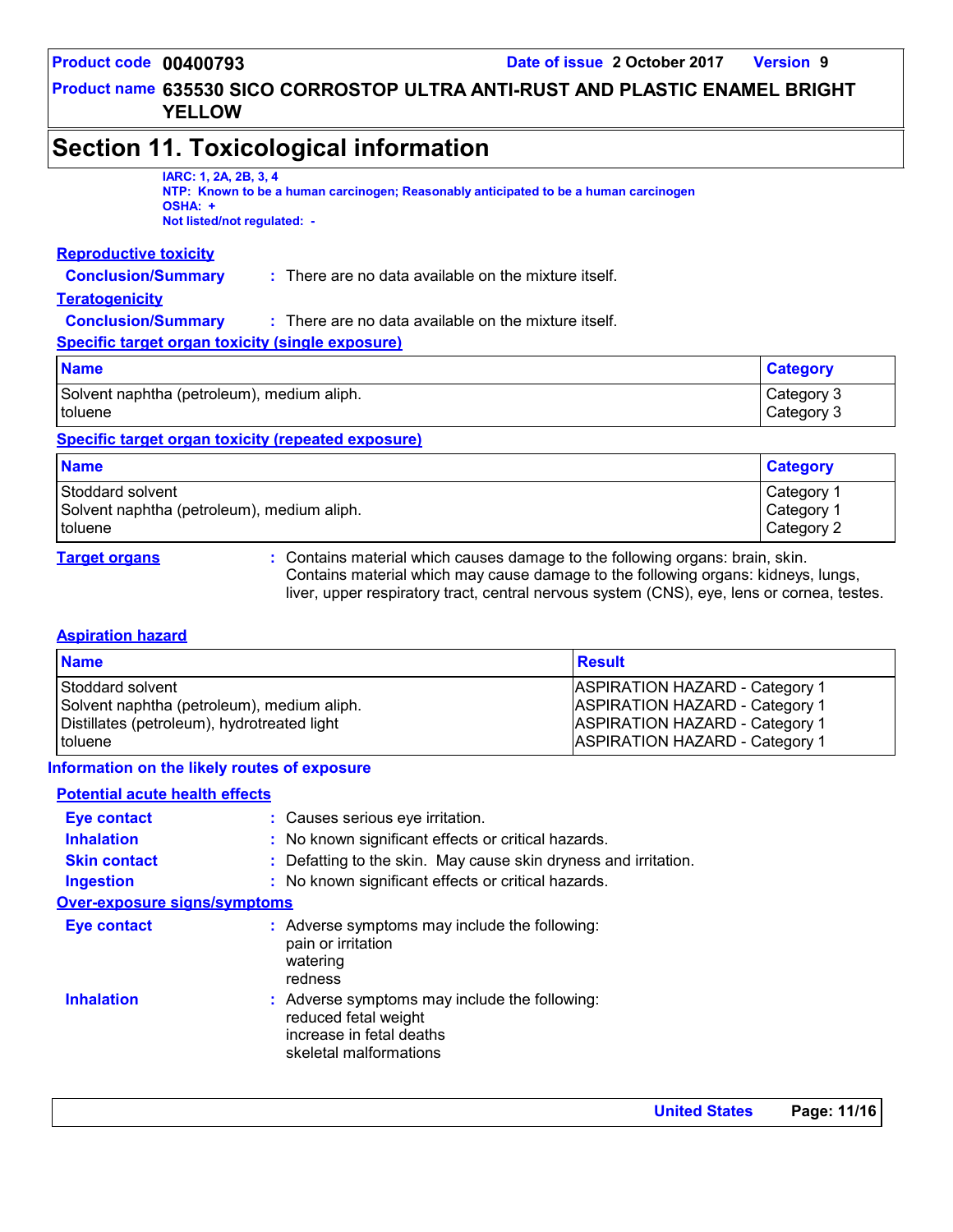**635530 SICO CORROSTOP ULTRA ANTI-RUST AND PLASTIC ENAMEL BRIGHT Product name YELLOW**

#### **Section 11. Toxicological information Conclusion/Summary : Delayed and immediate effects and also chronic effects from short and long term exposure Potential immediate :** There are no data available on the mixture itself. **Short term exposure Skin contact Ingestion Conservent Conserverse symptoms may include the following:** reduced fetal weight increase in fetal deaths skeletal malformations Adverse symptoms may include the following: **:** irritation dryness cracking reduced fetal weight increase in fetal deaths skeletal malformations There are no data available on the mixture itself. Exposure to component solvent vapor concentrations in excess of the stated occupational exposure limit may result in adverse health effects such as mucous membrane and respiratory system irritation and adverse effects on the kidneys, liver and central nervous system. Symptoms and signs include headache, dizziness, fatigue, muscular weakness, drowsiness and, in extreme cases, loss of consciousness. Solvents may cause some of the above effects by absorption through the skin. There is some evidence that repeated exposure to organic solvent vapors in combination with constant loud noise can cause greater hearing loss than expected from exposure to noise alone. If splashed in the eyes, the liquid may cause irritation and reversible damage. Ingestion may cause nausea, diarrhea and vomiting. This takes into account, where known, delayed and immediate effects and also chronic effects of components from short-term and long-term exposure by oral, inhalation and dermal routes of exposure and eye contact.

| <b>effects</b>                               |                                                                                                                                                                           |
|----------------------------------------------|---------------------------------------------------------------------------------------------------------------------------------------------------------------------------|
| <b>Potential delayed effects</b>             | : There are no data available on the mixture itself.                                                                                                                      |
| <b>Long term exposure</b>                    |                                                                                                                                                                           |
| <b>Potential immediate</b><br><b>effects</b> | $\therefore$ There are no data available on the mixture itself.                                                                                                           |
|                                              | <b>Potential delayed effects</b> : There are no data available on the mixture itself.                                                                                     |
| <b>Potential chronic health effects</b>      |                                                                                                                                                                           |
| <b>General</b>                               | : Causes damage to organs through prolonged or repeated exposure. Prolonged or<br>repeated contact can defat the skin and lead to irritation, cracking and/or dermatitis. |
| <b>Carcinogenicity</b>                       | : Suspected of causing cancer. Risk of cancer depends on duration and level of<br>exposure.                                                                               |
| <b>Mutagenicity</b>                          | : No known significant effects or critical hazards.                                                                                                                       |
| <b>Teratogenicity</b>                        | : Suspected of damaging the unborn child.                                                                                                                                 |
| <b>Developmental effects</b>                 | : No known significant effects or critical hazards.                                                                                                                       |
| <b>Fertility effects</b>                     | : Suspected of damaging fertility.                                                                                                                                        |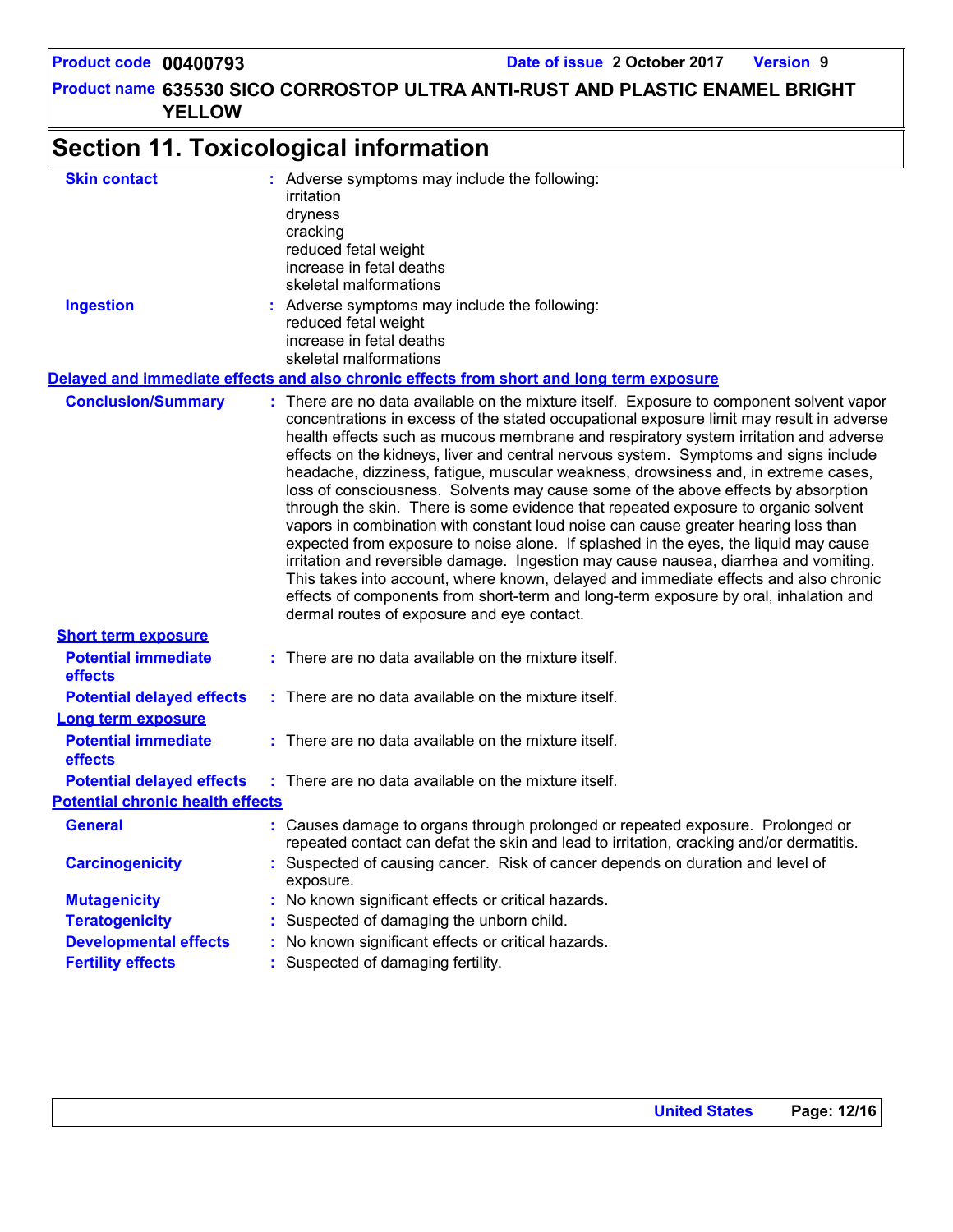### **Section 12. Ecological information**

#### **Toxicity**

| <b>Product/ingredient name</b> | <b>Result</b>                    | <b>Species</b>          | <b>Exposure</b> |
|--------------------------------|----------------------------------|-------------------------|-----------------|
| Ititanium dioxide              | Acute LC50 >100 mg/l Fresh water | Daphnia - Daphnia magna | ⊺48 hours       |

#### **Persistence and degradability**

| <b>Product/ingredient name</b>                 | <b>Aquatic half-life</b> | <b>Photolysis</b> | Biodegradability |
|------------------------------------------------|--------------------------|-------------------|------------------|
| Distillates (petroleum),<br>hydrotreated light |                          |                   | Readily          |
| I toluene                                      |                          |                   | Readily          |

#### **Bioaccumulative potential**

| <b>Product/ingredient name</b> | $LogP_{ow}$  | <b>BCF</b> | <b>Potential</b> |
|--------------------------------|--------------|------------|------------------|
| Stoddard solvent               | 3.16 to 7.06 |            | high             |
| Distillates (petroleum),       |              | 159        | low              |
| hydrotreated light             |              |            |                  |
| 2-butanone oxime               | 0.63         | 5.01       | l low            |
| toluene                        | 2.73         | 8.32       | l low            |

#### **Mobility in soil**

**Soil/water partition coefficient (Koc)** 

**:** Not available.

### **Section 13. Disposal considerations**

**Disposal methods :**

The generation of waste should be avoided or minimized wherever possible. Disposal of this product, solutions and any by-products should at all times comply with the requirements of environmental protection and waste disposal legislation and any regional local authority requirements. Dispose of surplus and non-recyclable products via a licensed waste disposal contractor. Waste should not be disposed of untreated to the sewer unless fully compliant with the requirements of all authorities with jurisdiction. Waste packaging should be recycled. Incineration or landfill should only be considered when recycling is not feasible. This material and its container must be disposed of in a safe way. Care should be taken when handling emptied containers that have not been cleaned or rinsed out. Empty containers or liners may retain some product residues. Vapor from product residues may create a highly flammable or explosive atmosphere inside the container. Do not cut, weld or grind used containers unless they have been cleaned thoroughly internally. Avoid dispersal of spilled material and runoff and contact with soil, waterways, drains and sewers.

**Disposal should be in accordance with applicable regional, national and local laws and regulations.**

**Refer to Section 7: HANDLING AND STORAGE and Section 8: EXPOSURE CONTROLS/PERSONAL PROTECTION for additional handling information and protection of employees. Section 6. Accidental release measures**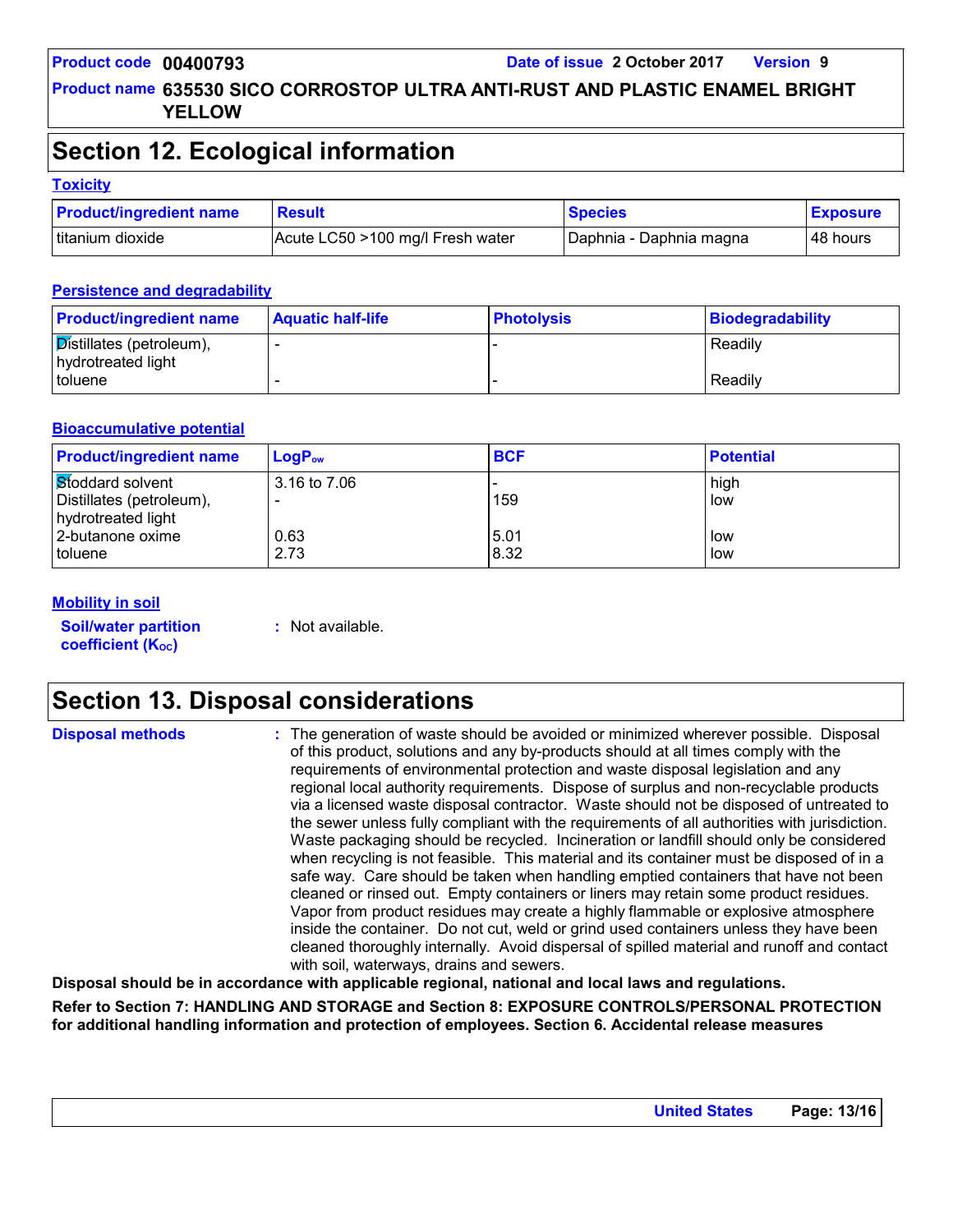### **14. Transport information**

|                                                                              | <b>DOT</b>              | <b>IMDG</b>            | <b>IATA</b>            |
|------------------------------------------------------------------------------|-------------------------|------------------------|------------------------|
| <b>UN number</b>                                                             | <b>UN1263</b>           | <b>UN1263</b>          | UN1263                 |
| <b>UN proper shipping</b><br>name                                            | <b>PAINT</b>            | <b>PAINT</b>           | PAINT                  |
| <b>Transport hazard class 3</b><br>(e <sub>s</sub> )                         |                         | 3                      | 3                      |
| <b>Packing group</b>                                                         | Ш                       | Ш                      | Ш                      |
| <b>Environmental hazards</b><br><b>Marine pollutant</b><br><b>substances</b> | lNo.<br>Not applicable. | No.<br>Not applicable. | No.<br>Not applicable. |

#### **Additional information**

- **DOT**
- This product may be re-classified as "Combustible Liquid," unless transported by vessel or aircraft. **:** Non-bulk packages (less than or equal to 119 gal) of combustible liquids are not regulated as hazardous materials.
- None identified. **: IMDG**
- **IATA :** None identified.

### **Section 15. Regulatory information**

#### **United States**

**United States inventory (TSCA 8b) :** All components are listed or exempted.

**SARA 302/304**

**SARA 304 RQ :** Not applicable.

**Composition/information on ingredients**

No products were found.

#### **SARA 311/312**

**Classification :** Fire hazard

Immediate (acute) health hazard Delayed (chronic) health hazard

**Composition/information on ingredients**

**Special precautions for user Transport within user's premises:** always transport in closed containers that are **:** upright and secure. Ensure that persons transporting the product know what to do in the event of an accident or spillage.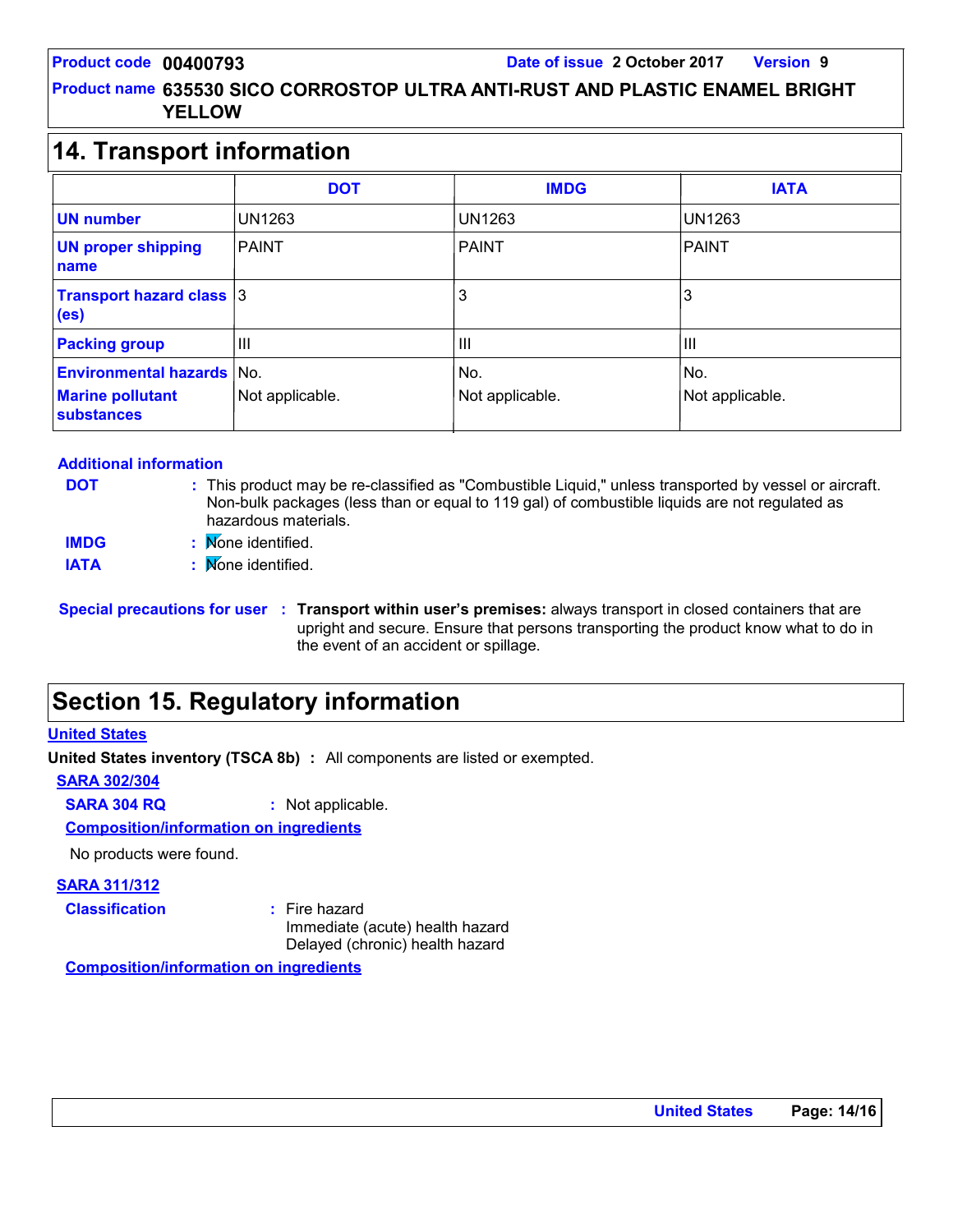### **Section 15. Regulatory information**

| <b>Name</b>                                   | <b>Fire</b> | <b>Sudden</b><br>hazard release of<br><b>pressure</b> | <b>Reactive</b> | <b>Immediate</b><br>(acute)<br>health<br>hazard | <b>Delayed</b><br>(chronic)<br>health<br>hazard |
|-----------------------------------------------|-------------|-------------------------------------------------------|-----------------|-------------------------------------------------|-------------------------------------------------|
| Stoddard solvent                              | Yes.        | No.                                                   | No.             | Yes.                                            | Yes.                                            |
| Solvent naphtha (petroleum), medium<br>aliph. | Yes.        | No.                                                   | No.             | Yes.                                            | Yes.                                            |
| titanium dioxide                              | No.         | No.                                                   | No.             | No.                                             | Yes.                                            |
| 2-butanone oxime                              | Yes.        | No.                                                   | No.             | Yes.                                            | Yes.                                            |
| toluene                                       | Yes.        | No.                                                   | No.             | Yes.                                            | Yes.                                            |
| cobalt bis(2-ethylhexanoate)                  | No.         | No.                                                   | No.             | Yes.                                            | Yes.                                            |

#### **SARA 313**

**Chemical name**

**:** cobalt bis(2-ethylhexanoate) 136-52-7 0.1 - 1

**CAS number Concentration**

SARA 313 notifications must not be detached from the SDS and any copying and redistribution of the SDS shall include copying and redistribution of the notice attached to copies of the SDS subsequently redistributed.

**Additional environmental information is contained on the Environmental Data Sheet for this product, which can be obtained from your PPG representative.**

#### **California Prop. 65**

**Supplier notification**

**WARNING:** This product contains a chemical known to the State of California to cause birth defects or other reproductive harm.

### **Section 16. Other information**

**Hazardous Material Information System (U.S.A.)**

**Health** : 2 \* **Flammability** : 2 **Physical hazards** : 0 0

( \* ) - Chronic effects

**Caution: HMIS® ratings are based on a 0-4 rating scale, with 0 representing minimal hazards or risks, and 4 representing significant hazards or risks. Although HMIS® ratings and the associated label are not required on MSDSs or products leaving a facility under 29 CFR 1910.1200, the preparer may choose to provide them. HMIS® ratings are to be used with a fully implemented HMIS® program. HMIS® is a registered trademark and service mark of the American Coatings Association, Inc.**

**The customer is responsible for determining the PPE code for this material. For more information on HMIS® Personal Protective Equipment (PPE) codes, consult the HMIS® Implementation Manual.**

**National Fire Protection Association (U.S.A.)**

| Health : 2 Flammability : 2                         |             | <b>Instability</b> : 0                                                                                  |                                                                                                                                                                                                                                                   |
|-----------------------------------------------------|-------------|---------------------------------------------------------------------------------------------------------|---------------------------------------------------------------------------------------------------------------------------------------------------------------------------------------------------------------------------------------------------|
| Date of previous issue                              | : 4/14/2017 |                                                                                                         |                                                                                                                                                                                                                                                   |
| <b>Organization that prepared : EHS</b><br>the MSDS |             |                                                                                                         |                                                                                                                                                                                                                                                   |
| <b>Key to abbreviations</b>                         |             | $:$ ATE = Acute Toxicity Estimate<br>BCF = Bioconcentration Factor<br>IBC = Intermediate Bulk Container | GHS = Globally Harmonized System of Classification and Labelling of Chemicals<br>IATA = International Air Transport Association<br>IMDG = International Maritime Dangerous Goods<br>LogPow = logarithm of the octanol/water partition coefficient |

**United States Page: 15/16**